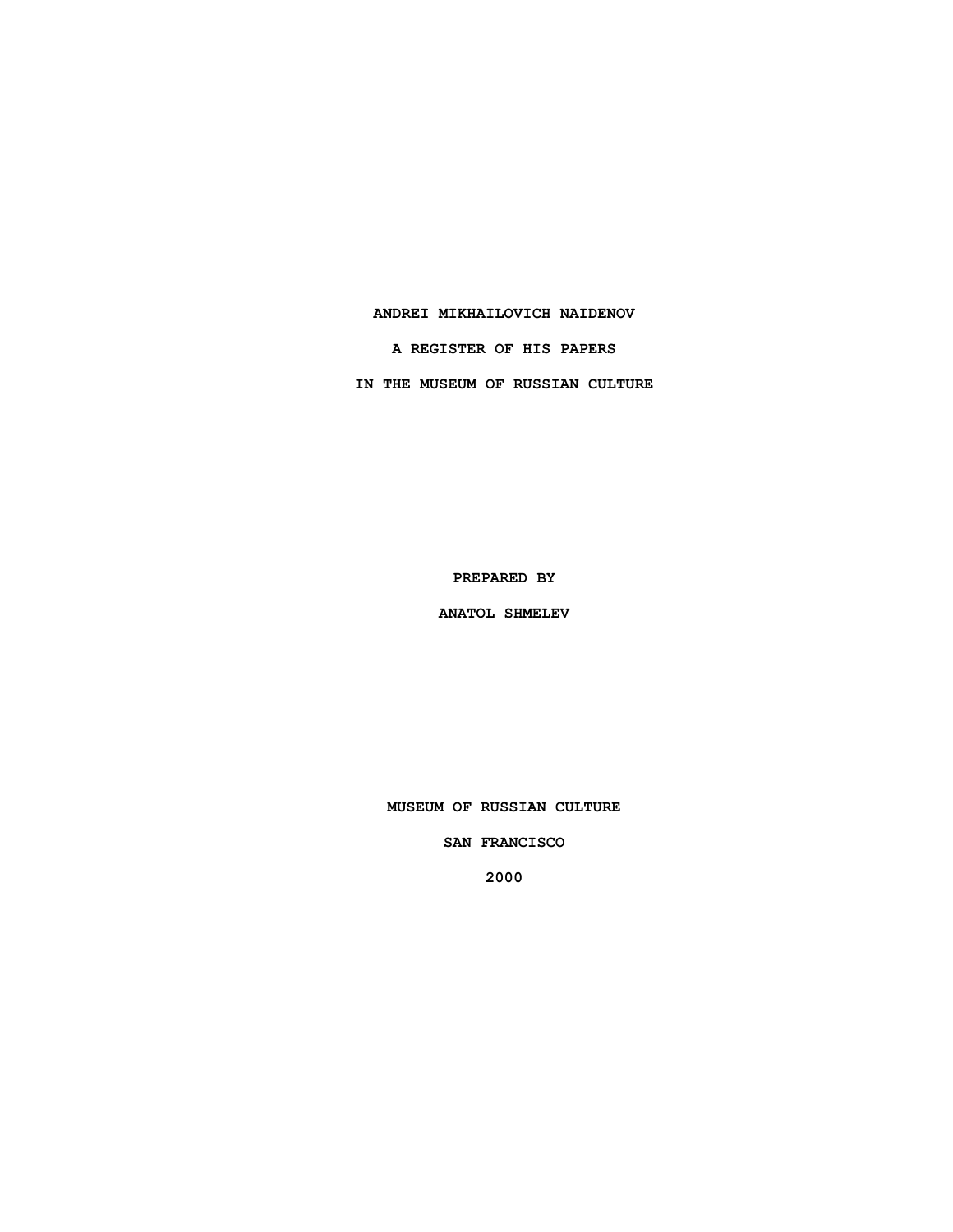# **ANDREI MIKHAILOVICH NAIDENOV**

## **BIOGRAPHICAL NOTE**

| 1896 June 30     | Born, Moscow, Russia                                                                                                                                                  |
|------------------|-----------------------------------------------------------------------------------------------------------------------------------------------------------------------|
| 1917             | Graduated, Moskovskii kommercheskii institut                                                                                                                          |
| 1917-1944        | Worked as an economist for various Soviet<br>governmental organizations, including 10 years as<br>a planner in the Ministry of Industry of the<br>Azerbaidzhan S.S.R. |
| 1948 November 19 | Entered the United States                                                                                                                                             |
| 1952             | Author, Administration of Azerbaijani Industry                                                                                                                        |
| ? (after 1972)   | Died                                                                                                                                                                  |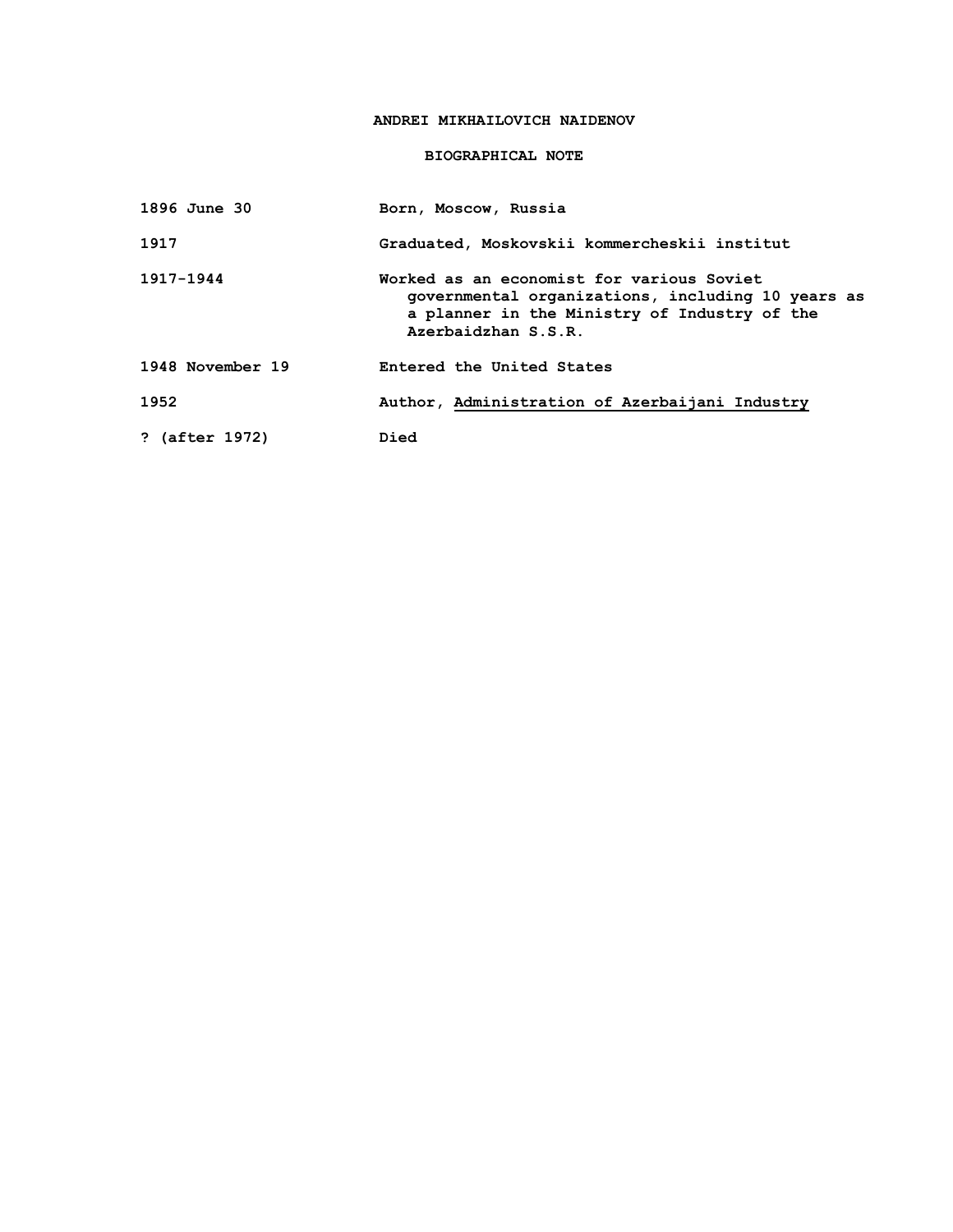#### **SCOPE AND CONTENT NOTE**

#### **ANDREI MIKHAILOVICH NAIDENOV PAPERS**

**This collection contains materials relating mainly to the anti-Communist activities of A. M. Naidenov, an émigré from the Soviet Union. The biographical file reflects his campaign to acquire U. S. citizenship. The correspondence and his main written work, "What Is the Communist Threat?," reflect his views on the international political situation and the struggle against Communism.**

**Detailed processing and preservation microfilming for these materials were made possible by a generous grant from the National Endowment for the Humanities and by matching funds from the Hoover Institution and Museum of Russian Culture. The grant also provides depositing a microfilm copy in the Hoover Institution Archives. The original materials and copyright to them (with some exceptions) are the property of the Museum of Russian Culture, San Francisco. A transfer table indicating corresponding box and reel numbers is appended to this register.**

**The Hoover Institution assumes all responsibility for notifying users that they must comply with the copyright law of the United States (Title 17 United States Code) and Hoover Rules for the Use and Reproduction of Archival Materials.**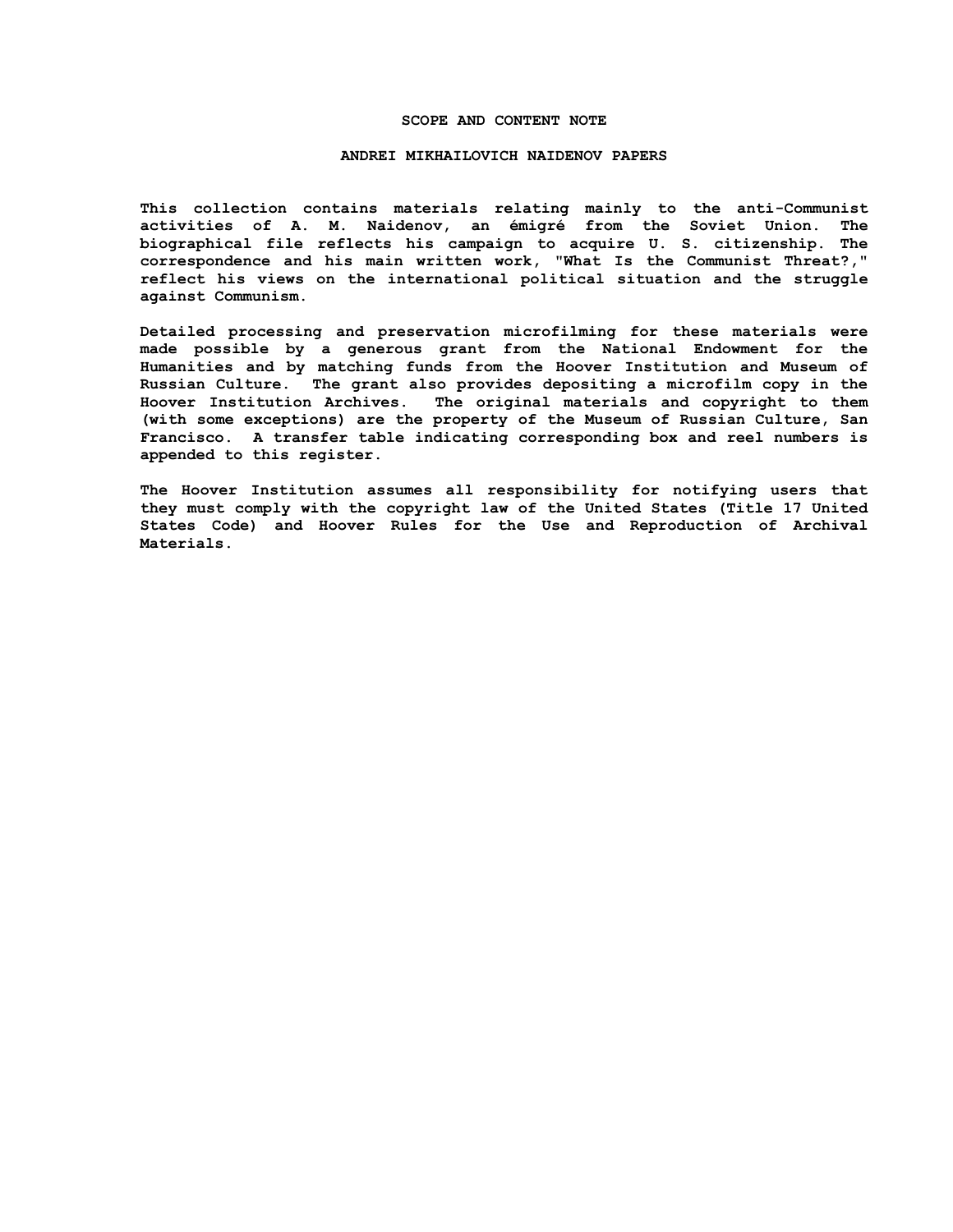### **REGISTER**

# **ANDREI MIKHAILOVICH NAIDENOV**

**SERIES DESCRIPTION:**

| Box Nos      | Series                                                                                                                                                                                                                     |
|--------------|----------------------------------------------------------------------------------------------------------------------------------------------------------------------------------------------------------------------------|
| $\mathbf{1}$ | BIOGRAPHICAL FILE, 1944-1958. Autobiographical note,<br>identity papers, letters of introduction, scrapbook,<br>papers relating to application for citizenship and<br>miscellany, arranged alphabetically by physical form |
| 1            | CORRESPONDENCE, 1947-1968. Arranged alphabetically by<br>name of correspondent                                                                                                                                             |
| $1 - 2$      | SPEECHES AND WRITINGS, 1948-1972. Articles, reviews,<br>book, arranged chronologically by title                                                                                                                            |
| 3            | SUBJECT FILE, 1970-1972. Appeals, clippings,<br>correspondence, lectures, reports and writings, arranged<br>alphabetically by subject                                                                                      |
| 3            | PHOTOGRAPH, n.d. One photograph of A. M. Naidenov                                                                                                                                                                          |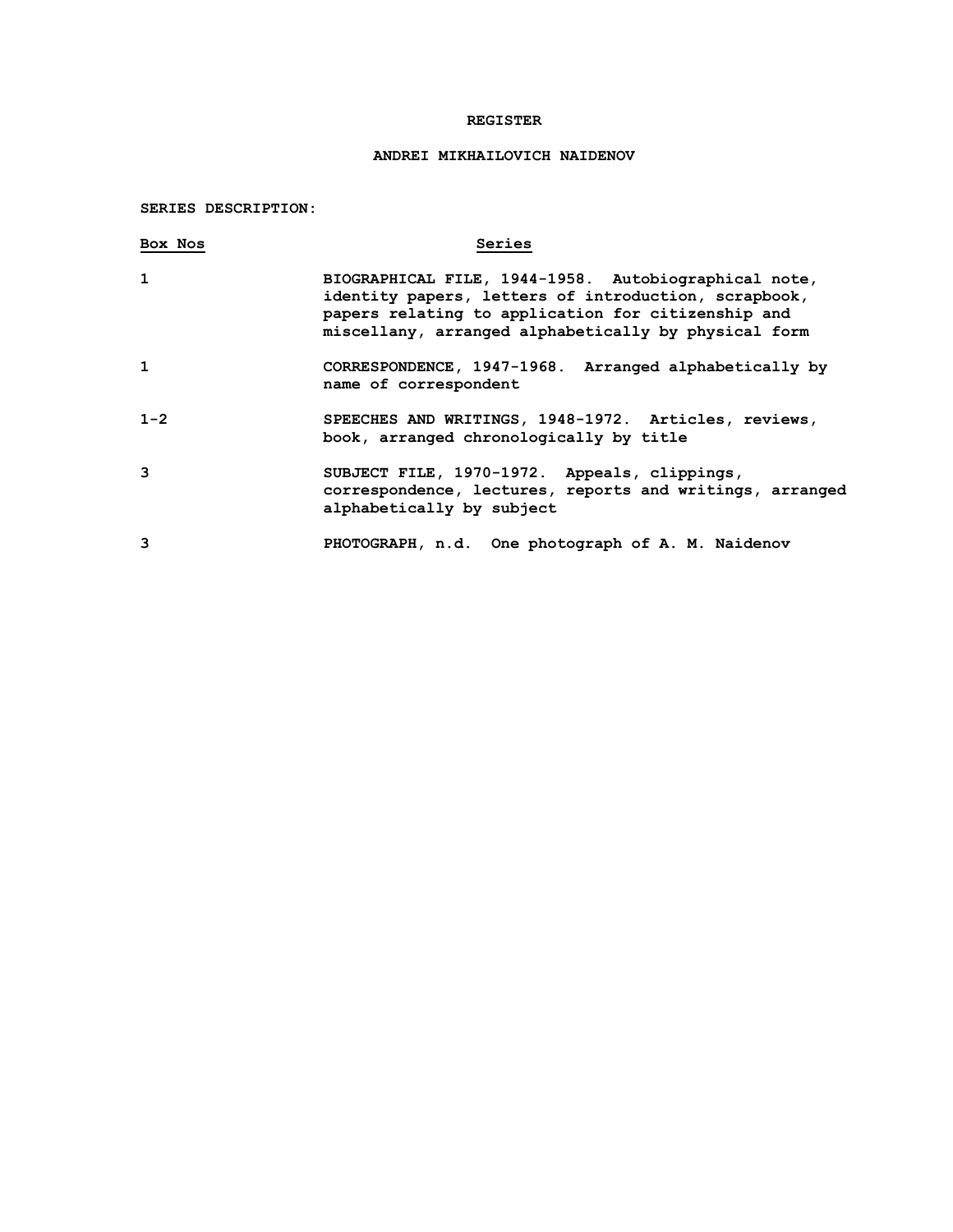|         | Box Folder              |                                                                                                  |
|---------|-------------------------|--------------------------------------------------------------------------------------------------|
| Nos Nos |                         | Contents                                                                                         |
| 1.      |                         | BIOGRAPHICAL FILE, 1944-1958                                                                     |
|         | 1                       | Autobiographical note                                                                            |
|         | $\overline{\mathbf{c}}$ | Identity papers                                                                                  |
|         | 3                       | Letters of introduction                                                                          |
|         | 4                       | Scrapbook of clippings about Naidenov<br>Subject file                                            |
|         | 5                       | Citizenship. Includes letters of recommendation                                                  |
|         |                         | for Naidenov from various people,                                                                |
|         |                         | correspondence with officials, statements, and                                                   |
|         |                         | similar matter                                                                                   |
|         | 6                       | Driver's license examination                                                                     |
|         | 7                       | Miscellany                                                                                       |
|         |                         | CORRESPONDENCE, 1947-1968                                                                        |
|         |                         | General, 1960-1964                                                                               |
|         | 8<br>9                  |                                                                                                  |
|         |                         | Allilueva, Svetlana, 1968. See also SPEECHES AND                                                 |
|         |                         | WRITINGS/"What Is the Communist Threat?"                                                         |
|         |                         | Goldwater, Barry, 1964-1965. See SPEECHES AND                                                    |
|         |                         | WRITINGS/"What Is the Communist Threat?"                                                         |
|         | 10                      | Kennan, George F., 1956-1967                                                                     |
|         | 11                      | Roosevelt, Eleanor, 1947                                                                         |
|         |                         | SPEECHES AND WRITINGS, 1948-1972. For brief lectures on                                          |
|         |                         | various famous Russian writers prepared for Kruzhok                                              |
|         |                         | literaturnye vstrechi, see SUBJECT FILE                                                          |
|         |                         | General                                                                                          |
|         | 12                      | General, 1963-1972 and undated. Notes, letters to<br>the editor, reviews of plays, lectures, and |
|         |                         | events, and other minor, mostly untitled,<br>pieces                                              |
|         | 13                      | Poetry, n.d. Holograph and typescript                                                            |
|         | 14                      | Scrapbook, 1948-1965. Consists of clippings of<br>articles and letters to the editor             |
|         |                         |                                                                                                  |
|         | 15                      | "Dobrovol'tsy," n.d. Typescript                                                                  |
|         | 16                      | "Filosofiia sluchaia, " n.d. Holograph                                                           |
|         | 17                      | "Na doklade Georgiia Adamovicha," n.d. Typescript                                                |
|         | 18                      | "Petr Velikii, kak preobrazovatel' Rossii," speech, n.d.                                         |
|         |                         | Holograph                                                                                        |
|         | 19                      | "Vospominaniia moskvicha, " n.d. Holograph and                                                   |
|         |                         | typescript.<br>Includes correspondence                                                           |
|         | 20                      | Administration of Azerbaijani Industry, 1952.<br>Printed                                         |
|         |                         | copy and correspondence, 1953                                                                    |
|         | 21                      | "The Assassination of the President," 1967. Holograph                                            |
|         |                         | and typescript. Includes correspondence and earlier                                              |
|         |                         | drafts from 1963                                                                                 |
|         |                         | "What Is the Communist Threat?," 1967                                                            |
|         |                         | General                                                                                          |
|         | 22                      | Correspondence, 1952-1967. Includes                                                              |
|         |                         | correspondence with Senators Barry                                                               |
|         |                         | Goldwater and Everett Dirksen, and                                                               |
|         |                         | Svetlana Allilueva. For additional                                                               |
|         |                         | correspondence with Allilueva, see                                                               |
|         |                         | <b>CORRESPONDENCE</b>                                                                            |
|         | 23                      | Diagrams and illustrative material                                                               |
|         | 24                      | Notes, background materials, tentative                                                           |
|         |                         | tables of contents                                                                               |